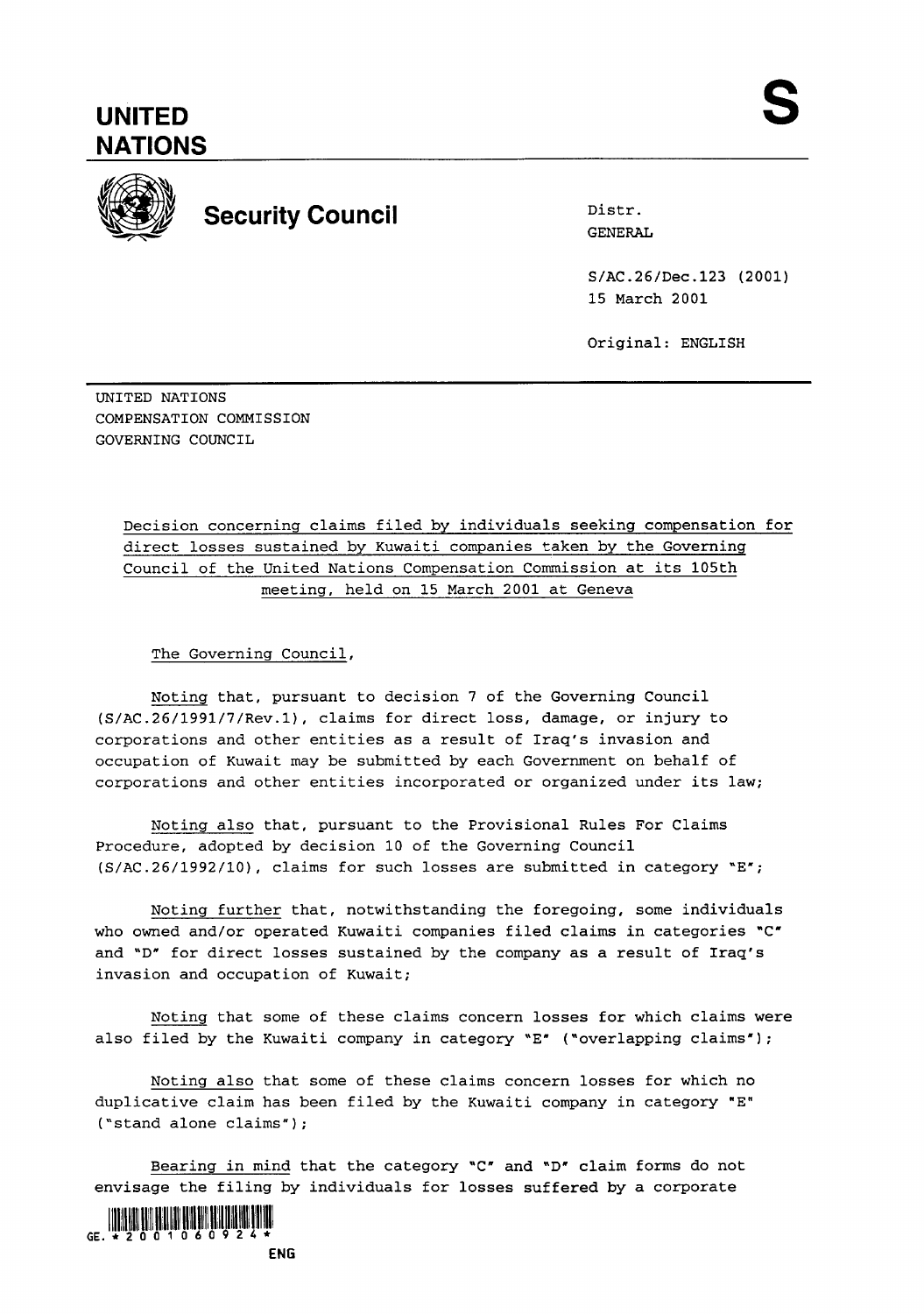entity, and that individuals were not entitled to claim in their own right for such losses;

Considering that the Governing Council has reviewed information from the secretariat concerning the business practices existing in Kuwait prior to and following Iraq's invasion and occupation of Kuwait and the legal and factual issues presented by overlapping and stand alone claims;

Considering also that the secretariat is required to request information from claimants in categories " $C''$ , " $D''$  and "E4" in order to identify the extent and nature of overlapping and stand alone claims;

Considering further that, although it is charged with determining the amount of compensation to which claimants are entitled for direct losses resulting from Iraq's invasion and occupation of Kuwait, it is not within the mandate of the Commission to determine the respective entitlements of category "C" and/or "D" and category "E4" claimants to all or part of an award of compensation where there are overlapping claims, or to determine comparable issues that may arise in respect of stand alone claims;

Considering, however, that the Governing Council believes that due regard should be given to the claims submitted by non-Kuwaiti individuals in relation to losses suffered by Kuwaiti corporate entities;

Considering also that several member states of the Governing Council suggested that bilateral committees be established, involving in each case Kuwait and a Government or other submitting entity filing any overlapping or stand alone claims, to make timely determination of the respective entitlements of category "C" and/or "D" and category "E4" claimants to all or part of an award of compensation where there are overlapping claims or to determine comparable issues that may arise in respect of stand alone claims ;

Noting that guidelines were subsequently drafted to govern the work of the bilateral committees (the "guidelines");

Noting also that the Commission can implement the determinations on entitlements made by the bilateral committees pursuant to the guidelines, which determinations shall be made solely by the bilateral committees with no intervention by the Commission;

Noting further that the guidelines enter into force with respect to a submitting entity when it has formally adhered thereto;

Noting that Kuwait irrevocably has delegated to the Commission authority to distribute payments to non-Kuwaiti claimants in connection with overlapping and stand alone claims, as irrevocably determined by the bilateral committees and notified to the Commission (the "delegation of payment" ;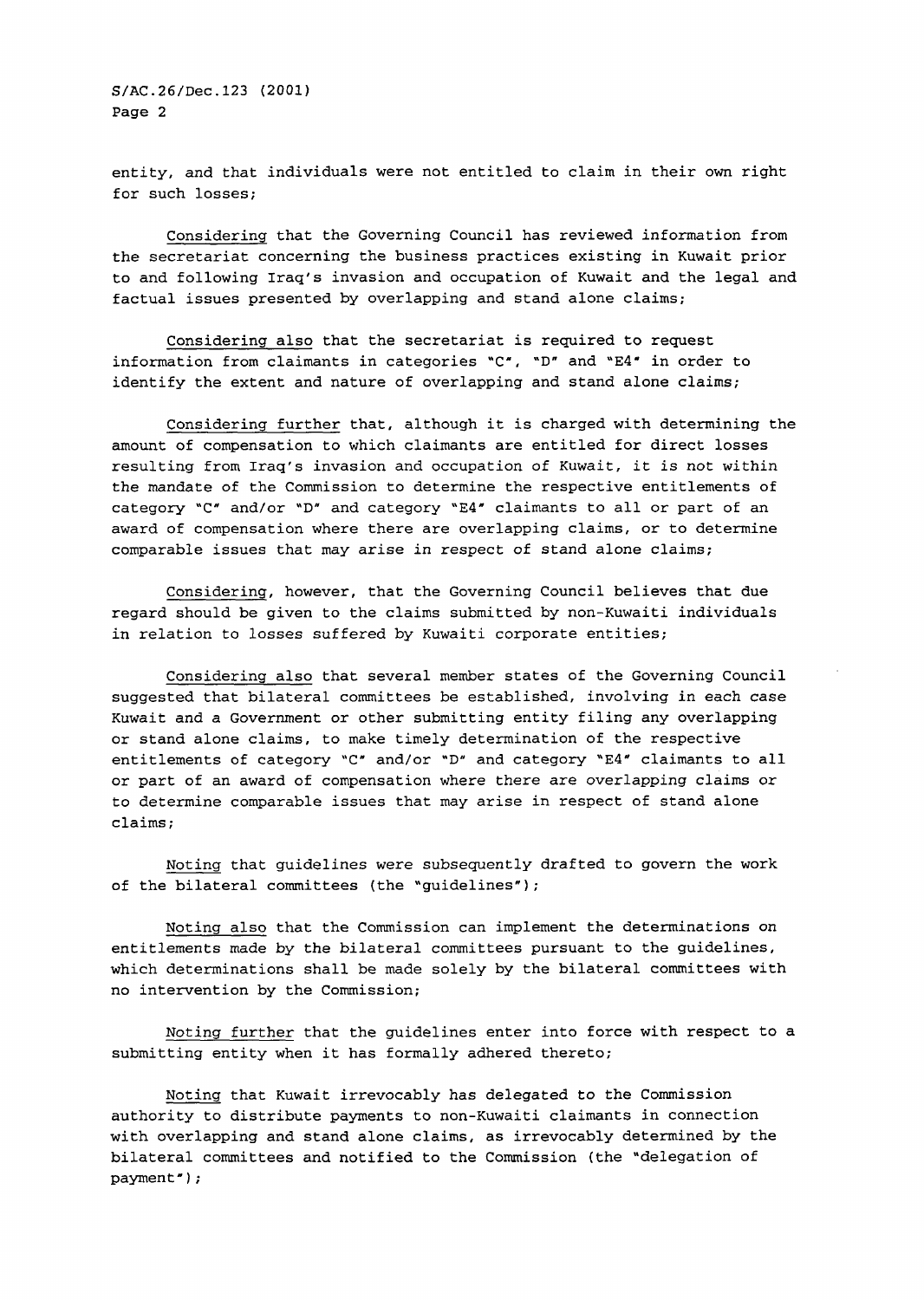Noting also that, pursuant to the guidelines, each submitting entity assumes responsibility for fulfilling the payment and reporting requirements set out in Governing Council decisions 18(S/AC.26/Dec.18 (1994)) and 48(S/AC.26/Dec. 48(1998)) with respect to such payments;

1. Decides to adopt provisions of the guidelines, and thereby commits the Commission, as follows:

(a) Directs the Executive Secretary to group overlapping claims relative to the losses suffered by a category "E4" claimant in order to permit the category **"E4"** Panels of Commissioners to make recommendations on awards of compensation suffered by the Kuwaiti company;

(b) Directs the Executive Secretary to identify and process in category 'E4" as Kuwaiti corporate claims those stand alone claims for which the individual claimant has been found by the category "D" Panels of Commissioners to have authority to file a claim on behalf of the company;

(c) Decides to authorize the Executive Secretary to transmit to relevant submitting entities and to Kuwait documents and information that relate to the Kuwaiti company concerned or that may concern losses for which another claimant has or might have asserted a claim;

(d) Decides to authorize the Executive Secretary to disclose to the bilateral committees information received from submitting entities on behalf of claimants in category "C", 'D" and **"E4";** 

(el Decides that, within the limits of duly registered claims, the decisions of the bilateral committees pursuant to the guidelines will be

carried into effect by the Executive Secretary on behalf of the Commission when payment is made;

(£1 Decides, having reviewed the guidelines, to authorize the delegation of payment submitted by the Government of Kuwait;

(g) Directs, reflecting Kuwait's irrevocable delegation of authority in this connection, the Executive Secretary to make payments on Kuwait's behalf to Governments and other submitting entities on behalf of individual claimants of the portions of awards of compensation to which such individual claimants are entitled, as determined by the bilateral committee under the guidelines; and

2. Invites Governments and other submitting entities having overlapping and stand alone claims to adhere to the guidelines;

3. Notes that, in the absence of such adherence, no payment to individual claimants with respect to overlapping and stand alone claims can be made to such Governments and other submitting entities;

4. Annexes copies of the guidelines and the delegation of payment.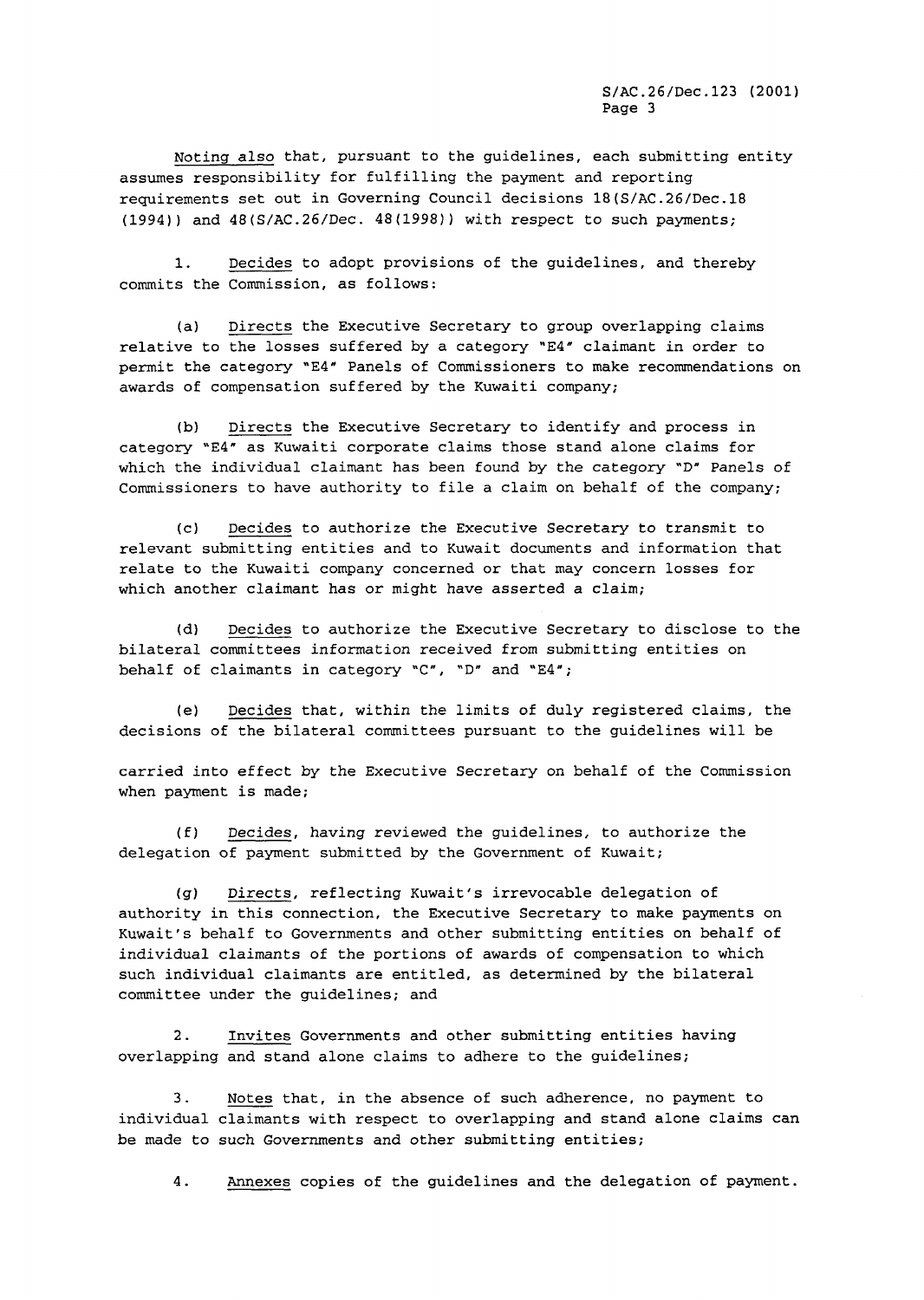#### **Annex I**

## GUIDELINES FOR THE WORK OF BILATERAL COMMITTEES TO BE FORMED TO RESOLVE CERTAIN ISSUES INVOLVING THE STATE OF KUWAIT AND OTHER STATES RELATING TO OVERLAPPING CLAIMS AND STAND ALONE CLAIMS AT THE UNITED NATIONS COMPENSATION COMMISSION

## ACKNOWLEDGING THAT:

The United Nations Compensation Commission ("UNCC") was established in 1991 pursuant to United Nations Security Council ("Security Council") resolution 692 (1991) to process claims and to pay compensation for any direct loss, damage or injury as a result of Iraq's unlawful invasion and occupation of the State of Kuwait ("Kuwait"), and to administer the fund created to pay such compensation;

The Public Authority for the Assessment of Compensation for Damages Resulting from the Iraqi Aggression ("PAAC") was established by Amiri Decree No. 6 of 1991 as the entity responsible on behalf of Kuwait for coordinating Kuwait's response to the UNCC claims process, for submitting claims on behalf of Kuwait and Kuwaiti individuals and corporations, and for disbursing compensation awarded by the UNCC to Kuwaiti claimants;

Upon reviewing the pilot group of category "D'claims for "D8/D9" business losses, it became apparent to the UNCC that certain of these claims include losses relating to companies incorporated in Kuwait. In some of these cases, the Kuwaiti company has also submitted a claim for the same business losses in category "E4" ("Overlapping Claims"). In other cases, there is no corresponding category "E4" claim submitted by the Kuwaiti company ("Stand Alone Claims");

Further investigation by the UNCC indicates that Overlapping Claims may also involve individual claims filed in category "C" that have already been processed and for which compensation awards have been approved by the Governing Council of the UNCC ("Governing Council") and paid;

Since the relevant business losses in both Overlapping Claims and Stand Alone Claims relate to companies incorporated in Kuwait, PAAC is the appropriate body to disburse any compensation awards in respect thereof;

With respect to Overlapping Claims, the panels of Commissioners are in a position to review all of the evidence relating to the claimed losses, damage and injury provided by the category **"C"**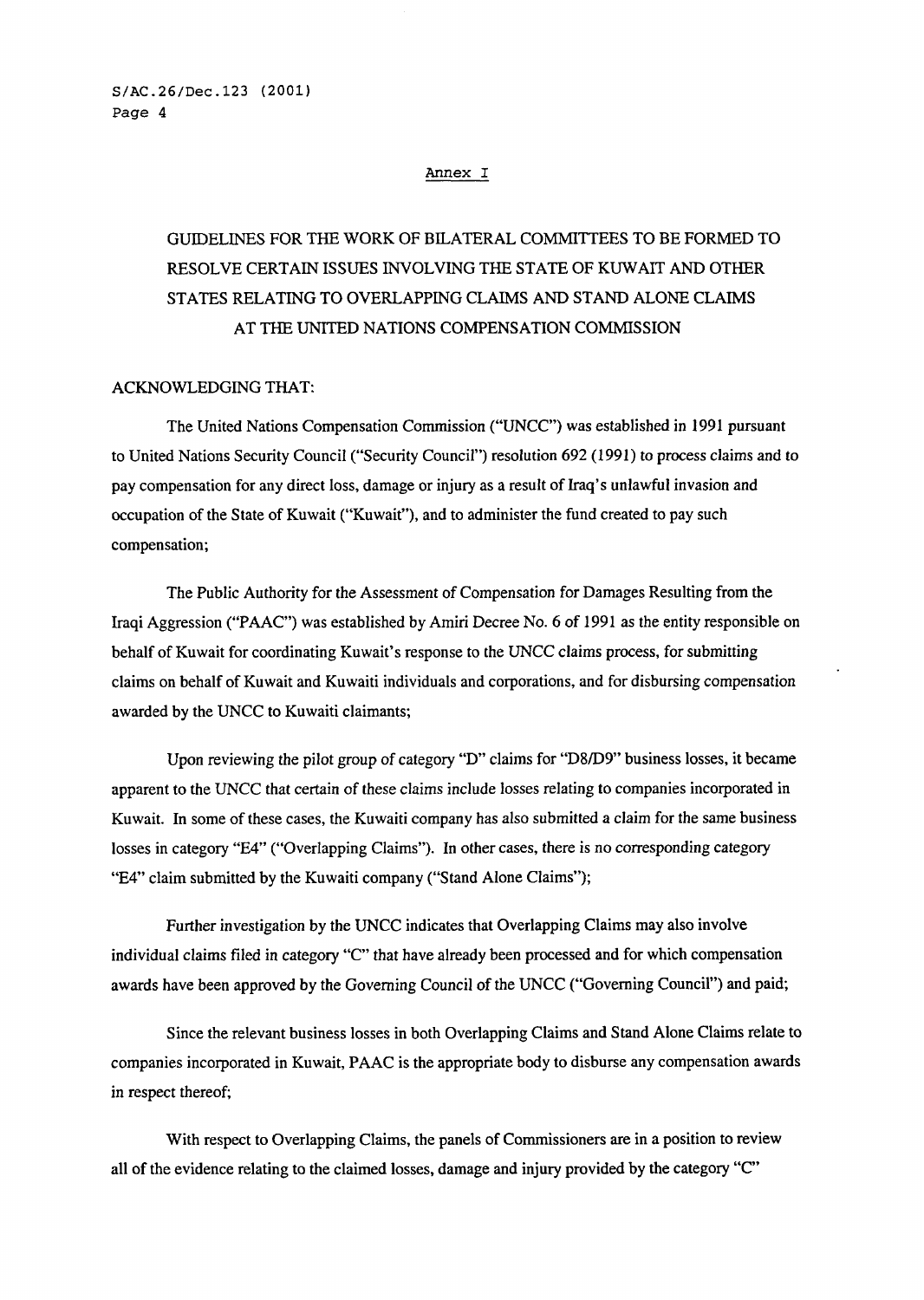and/or "D" and category "E4" claimants, and it is preferable for a determination of such losses, damage and injury to be made in the context of the review of both claims pending before the UNCC;

With respect to Stand Alone Claims, the evidence may show that an individual had authority to act on behalf of a Kuwaiti company that did not file a claim in category "E4", including bringing claims on behalf of that company;

The Governing Council considers that the UNCC does not have jurisdiction to determine the respective rights of category **"C"** and/or **"D"** and category **"E4"** claimants vis-a-vis each other where there are Overlapping Claims, or to determine comparable issues that may arise in respect of Stand Alone Claims. Therefore, it is considered appropriate to establish bilateral committees involving in each case Kuwait and a state submitting any Overlapping or Stand Alone Claim that will make timely determinations of such rights and issues, and the UNCC has committed itself to provide facilities for the use of such bilateral committees at its headquarters;

The purpose of the bilateral committees is to assess and determine a fair and equitable allocation of the compensation, which may in due course be awarded by the Commission in relation to losses of Kuwaiti corporate entities, to claimants in Overlapping Claims or Stand Alone Claims, in such a manner that the allocation, expressed as a percentage share or shares of losses duly claimed, shall be communicated to the Commission and applied by it when disbursing the amounts awarded in due course;

With respect to both Overlapping Claims and Stand Alone Claims, Kuwait has irrevocably delegated to the UNCC the authority to distribute such portions of compensation awards as may be disbursed to category **"D"** claimants, and has irrevocably delegated to the relevant submitting entities as defined in article 5, paragraph 1 of the Provisional Rules for Claims Procedure ("'Rules") (S/AC.26/1992/10), the responsibility for discharging the reporting requirements of Governing Council decision 18 (S/AC.26/1994/18);

The compensation awards will be paid from the United Nations Compensation Fund ("Fund") created under Security Council resolution 692 (1991). The Fund operates in accordance with the United Nations Financial Regulations and Rules, and enjoys, in accordance with Article 105 of the Charter of the United Nations and the Convention on the Privileges and Immunities of the United Nations of 13 February 1946, the status, facilities, privileges and immunities granted to the United Nations.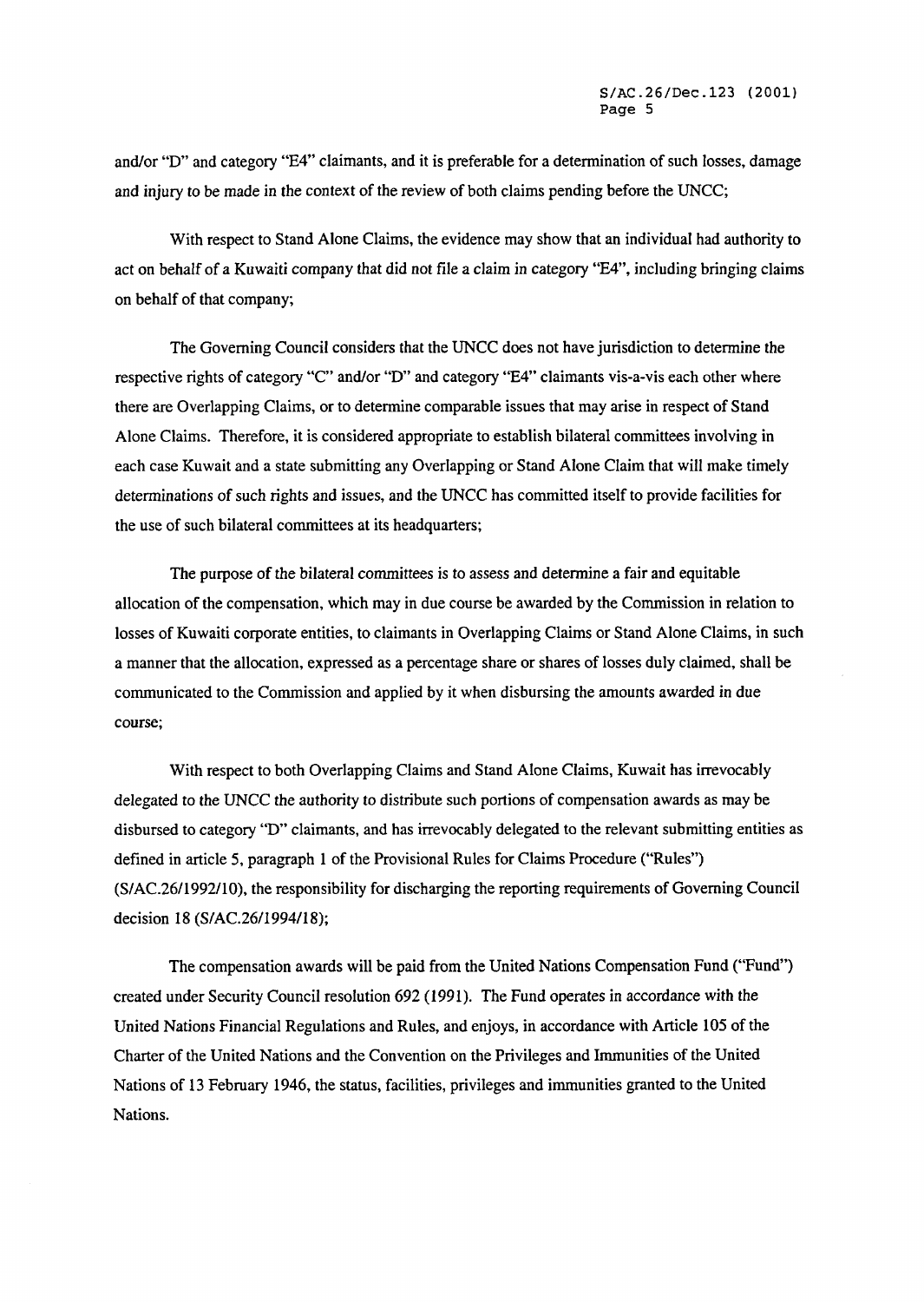#### THEREFORE GUIDELINES ARE ADOPTED AS FOLLOWS:

#### Article 1

Upon the Governing Council adopting provisions of these guidelines, Kuwait and any state or international organization that has submitted any Overlapping or Stand Alone Claim to the UNCC and has notified its adherence to the guidelines to the Executive Secretary of the UNCC ("Adhering State") shall be mutually obligated as set forth herein. The guidelines shall become effective in each case upon such notification to the Executive Secretary of the UNCC, who has undertaken promptly to notify Kuwait of each such adherence.

## Article 2

A separate bilateral committee shall be established between Kuwait and each Adhering State which shall, in the case of Overlapping or Stand Alone Claims, determine the respective entitlements of category "C" and/or "D" claimants to all or part of any compensation award made in the name of a Kuwaiti company. The term "entitlements" herein means the percentage share or interest of the respective claimant(s) in the claim(s) submitted, based on ownership shares andlor interests, and taking into account any outstanding obligations between the individual(s) and the Kuwaiti company.

## Article **3**

Such bilateral committee shall consist of three members, each of whom shall be able to act impartially, none of whom may be a Commissioner of the UNCC and, preferably, none of whom shall be an employee of Kuwait or the Adhering State. Kuwait and each Adhering State shall each appoint one such member within thirty days following the latter's adherence to the guidelines. In accepting to serve on a bilateral committee, the members undertake to respect the confidentiality of the documents that may be called upon to review in order to make their determinations.

#### Article 4

Within thirty days of adherence to these guidelines by the first state to become an Adhering State, the Executive Secretary shall appoint an appointing authority that shall appoint a single individual to serve as the third member and chairman of each bilateral committee to be established pursuant to these guidelines ("Umpire"). The Umpire may not have the nationality of either Kuwait or any state that is known to have submitted any Overlapping or Stand Alone Claim to the UNCC.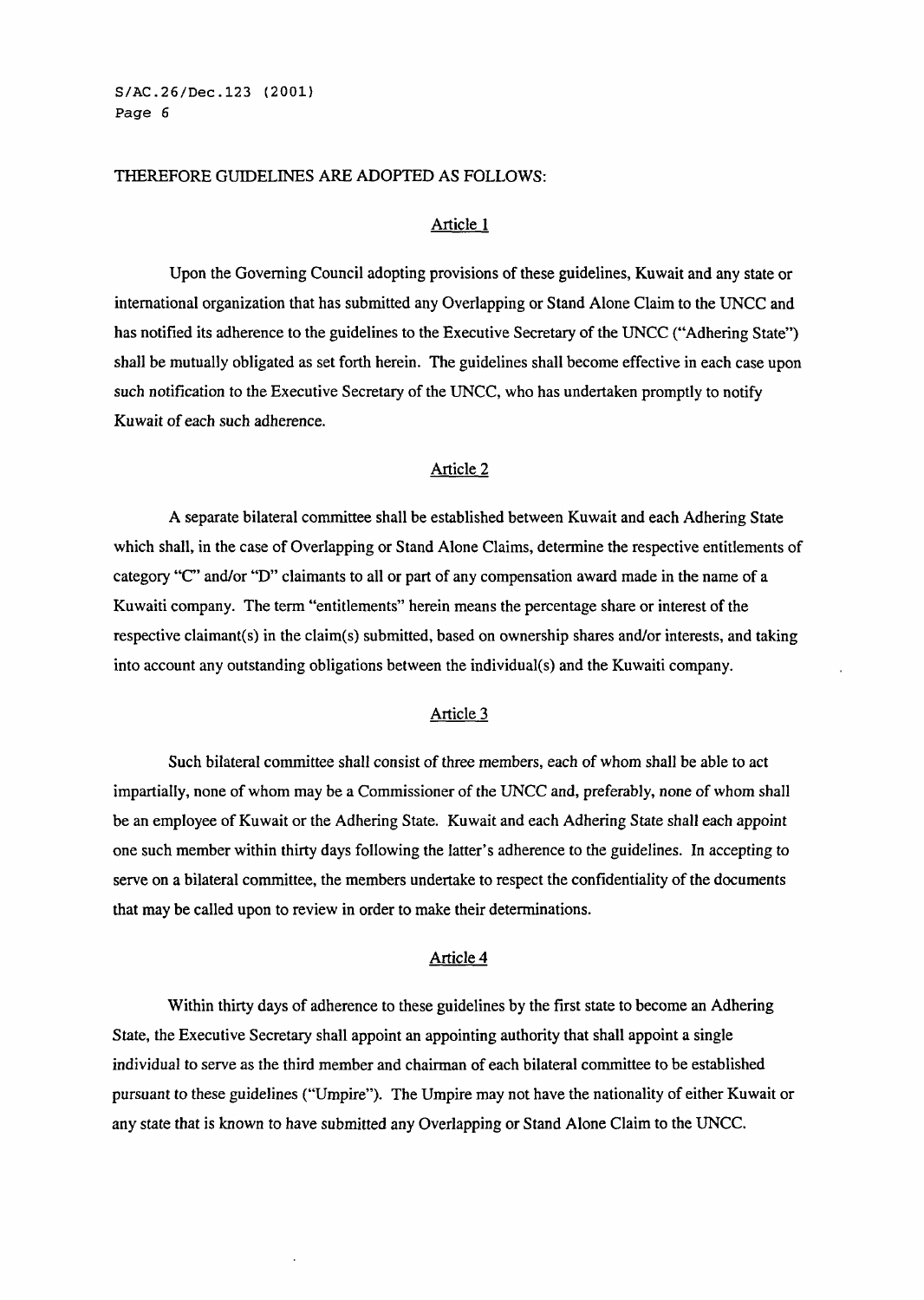### Article 5

The procedures set forth in articles **3** and 4 above shall apply in respect of the filling of any vacancy on any bilateral committee occurring by virtue of death, resignation, incapacity or removal.

## Article 6

If any member of any bilateral committee is not appointed as provided above in articles **3** and 5, then the other member and the Umpire shall nonetheless proceed to make determinations, with the Umpire having the casting vote. If two such members of any bilateral committee have not been so appointed, then the Umpire shall nonetheless proceed to make determinations alone.

#### Article 7

Kuwait or the Adhering State may request the removal of any member of any bilateral committee if circumstances exist that give rise to justifiable doubts that such member is able to meet the requirements of articles **3** and 4. Any such request must be made within fifteen days after the appointment of such member or after the facts on which it is based became known to the requestor and shall be decided by the appointing authority designated pursuant to article **4.** 

## Article 8

Any fees and expenses of the two members of any bilateral committee other than the Umpire shall be paid directly to each by Kuwait and the Adhering State, respectively. Any fees and expenses of the Umpire, as well as any expenses of any bilateral committee as such, shall be payable in advance by Kuwait and each Adhering States in amounts proportional to the number of days required to resolve their respective claims referred to the Umpire for decision, as set out in article **13** below.

#### Article 9

Each bilateral committee shall meet in Geneva, Switzerland, at the headquarters of the UNCC, and shall itself decide on its procedures.

#### Article<sub>10</sub>

No bilateral committee shall have any independent power or obligation to collect or to receive any evidence, information or representations from any source whatsoever other than information provided by Kuwait and the submitting entities to the UNCC under the Rules, including article **34.**  Accordingly, each bilateral committee shall make its determinations solely on the basis of the information provided by Kuwait and the submitting entities to the UNCC.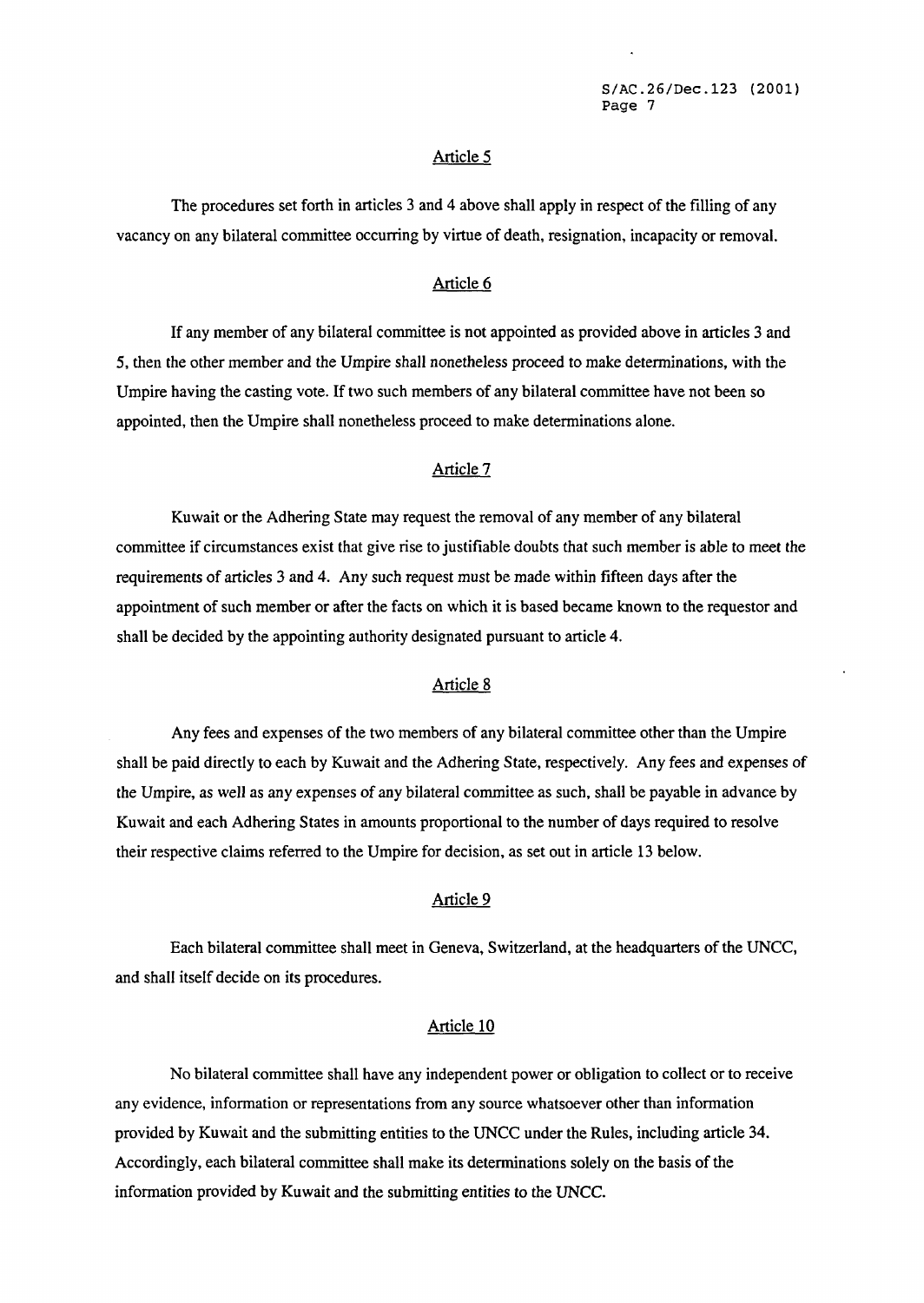#### Article 11

Each bilateral committee shall make its determinations with due regard for applicable principles of law and commercial practices.

## Article 12

It is anticipated that the two members of each bilateral committee other than the Umpire should be able in many cases to agree on a determination. Therefore, the Umpire shall participate in determinations of a bilateral committee only if, and then only to the extent that, the other two members are not in agreement. Where, however, the two members of any bilateral committee other than the Umpire are not in agreement as regards any determination to be made, such determination shall be made by a majority of all three members, with the exception of the circumstances set out in article 15.

## Article 13

The cost of the Umpire shall be assessed at a reasonable daily rate not to exceed the daily rate paid to UNCC commissioners for their work in reviewing claims. Kuwait and the Adhering State also agree to assume the reasonable expenses incurred by the Umpire in relation to the work described in article 12 above.

#### Article 14

All determinations of any bilateral committee shall be final and binding and shall not be subject to any appeal, review, correction, modification or revision whatsoever, whether at the request of Kuwait or the Adhering State or at the request of a claimant, and regardless of the forum.

## Article 15

The bilateral committees shall be bound by the requirements of the work schedule of the UNCC and shall, in particular, schedule their meetings in coordination with the approval of reports and recommendations by the Governing Council. If a bilateral committee has not made a determination on entitlement by thirty days prior to the scheduled date for signature of the panel report and recommendations considering the relevant claim(s), the Umpire alone shall make such determination.

## Article 16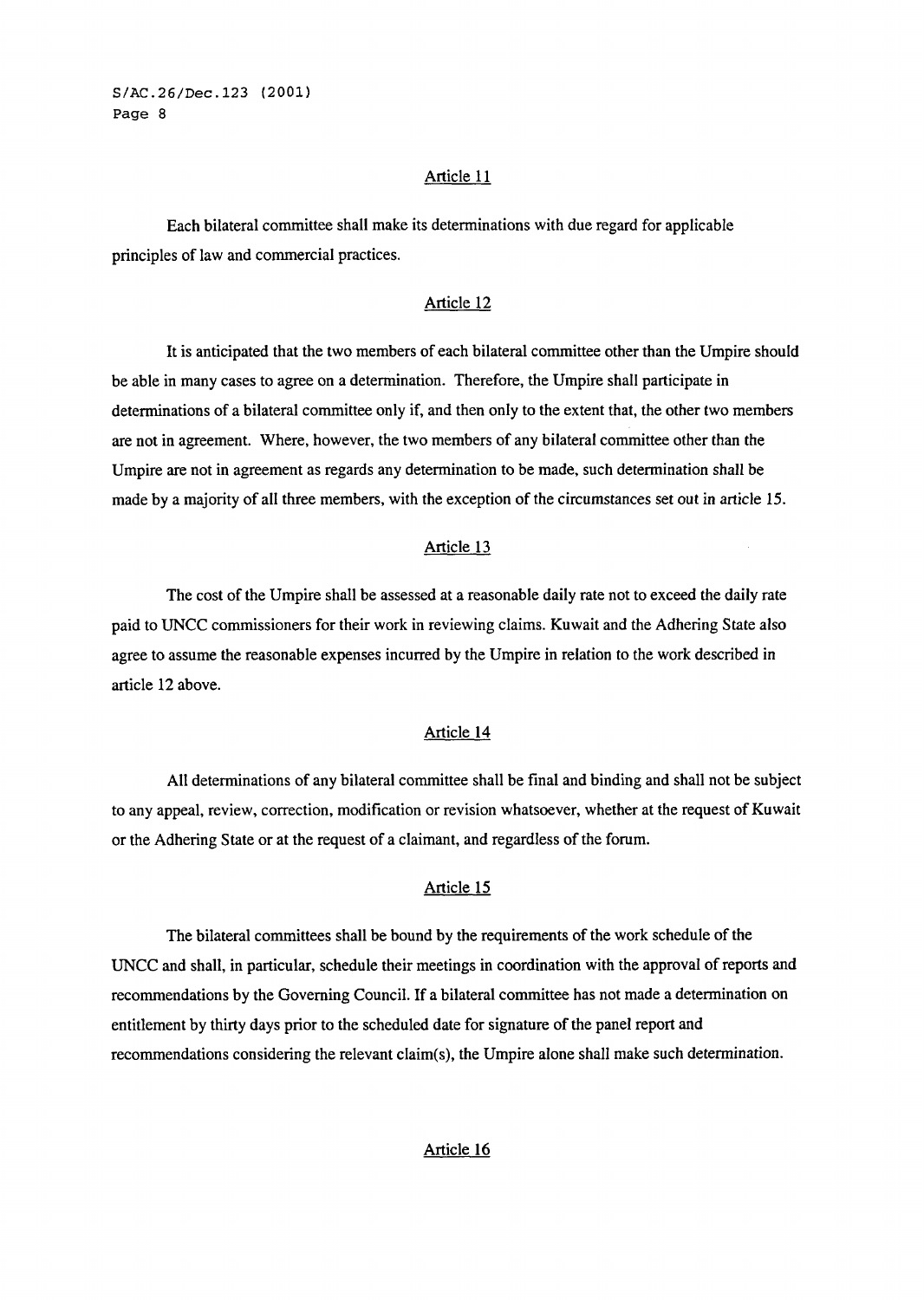In the event that, with respect to any Overlapping Claim submitted by an Adhering State, there also exists any Overlapping Claim submitted by any other Adhering State (collectively "Related Overlapping Claims"), all determinations that otherwise would fall to be made by any bilateral committee shall be made by the Umpire alone, after meeting together with all other members of any bilateral committee established pursuant to the terms of these guidelines that is acting in respect of any Related Overlapping Claim. The provisions of articles 2 through 15 above shall apply in such event *mutatis mutandis.* 

## Article 17

Kuwait and each Adhering State undertake to obtain from each of their respective claimants authorization to allow the secretariat to transmit to the other submitting entity concerned documents and other information in their claim files that may relate to losses for which another claimant has or might have asserted a claim. With respect to stand alone claims, Kuwait undertakes to use its best efforts to produce for the Kuwaiti company that has not filed a claim those documents that it is requested to submit for all other Kuwaiti corporate claims. These documents would include, for example, articles of association and audited financial statements filed with Kuwaiti regulatory authorities. In addition, Kuwait and each Adhering State undertake to obtain authorizations to submit the complete claim files of their respective claimants through the UNCC to the bilateral committees.

## Article 18

By adhering to these guidelines, the Adhering State accepts responsibility for fulfilling the payment and reporting requirements set out in Governing Council decisions 18 (SIAC.26Dec.18 (1994)) and 48 (SlAC.26IDec.48 (1998)) with respect to any portion of the compensation award to which the category "C" and/or "D" claimant has been determined to be entitled.

## Article 19

These guidelines shall remain in effect as to Kuwait and any Adhering State until they are notified by the Executive Secretary of the UNCC that there are no determinations left to be made by the bilateral committee and that there are no payments left to be made by the Commission with respect to Overlapping and Stand Alone Claims.

## Article 20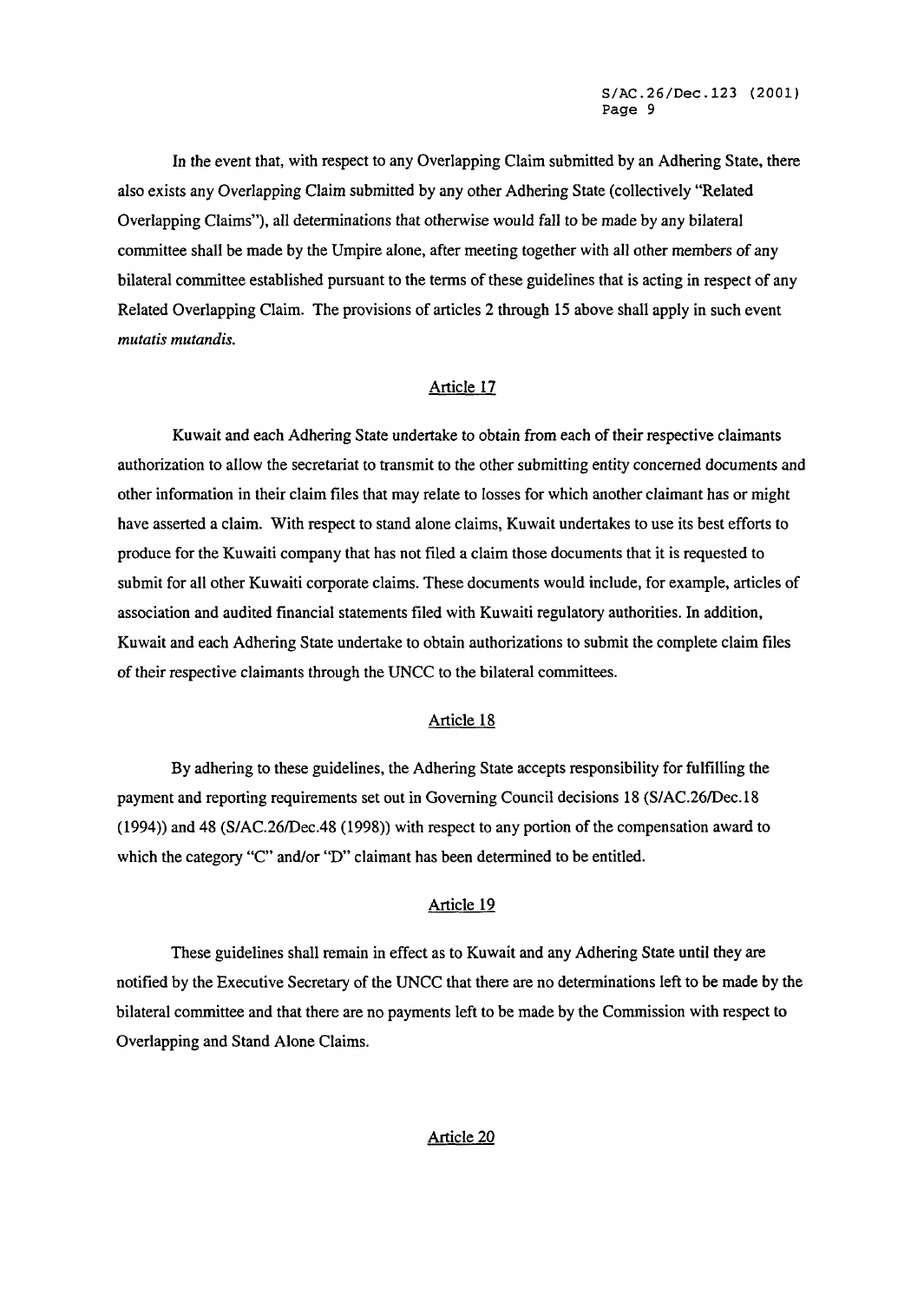Any dispute arising over the interpretation of these guidelines shall be settled finally by the Umpire upon the request of either Kuwait or an Adhering State.

## Article **2** 1

The UNCC shall not be held accountable for any action taken or determination made by the bilateral committees pursuant to these guidelines.

\*\*\*\*\*